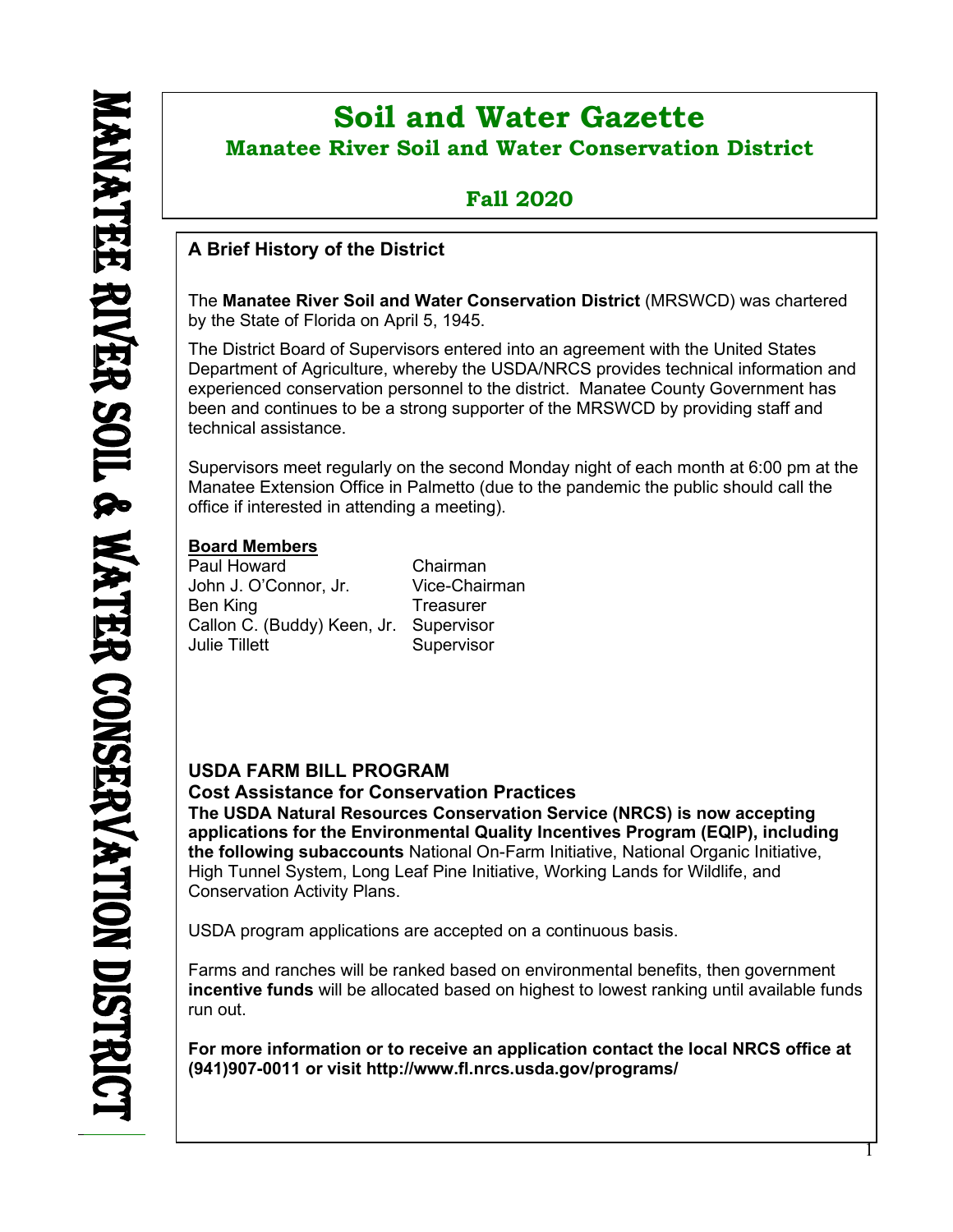| In this Issue            |  |
|--------------------------|--|
| History of the District1 |  |
| EQIP Update1             |  |
| MRSWCD News2             |  |
| MRSWCD Events3           |  |
| NRCS Corner3             |  |
| Farm City Week Calendar4 |  |
| Prospect Beef Show4      |  |

**OFFICE STAFF:**

Angela Bright Administrative Specialist II Israel Vega-Marrero District Conservationist Jeremy Ansel Soil Conservation Technician Christine Russo Soil Conservation Planner Gail Somodi Soil Conservation Supervisor

An Equal Opportunity Provider, Employer, and Lender.

**MRSWCD News:** For more information on these programs call 907-0011. *If you would like to make a donation to the MRSWCD to help defray the costs of MRSWCD sponsored student programs, please call 907-0011 Ext 3142. Any donations would be greatly appreciated.*

## **Speech Competition**

Seven participants prepared a 5-7 minute speech on the topic selected by the Association of Florida Conservation Districts, "Where would we BEE without Pollinators?" Kea Kamiya, a State College of Florida Collegiate School senior, won the competition and was awarded a check for \$150. Placing second and awarded \$100 was Bailey McGreevy, a Braden River High School student. Billie Mason, a Palmetto High School student, placed third and received \$75. Kamiya qualified for the area contest which was cancelled due to the pandemic. Kamiya is registered for the state contest which will be held virtually.

## **Staff hosted 7 participants with the help of 3 volunteers.**

## **Manasota Regional Envirothon**

Palmetto High School's *The Green Gang t*eam advised by Leah Breth was the Manatee County winner of the Manasota Regional Envirothon. The team represented Manatee County at the state contest, earning special recognition in the Soil and Land Use category. The state contest was held online due to the pandemic. The Florida Envirothon competition is a field event for high school students requiring problem solving, teamwork and the application of knowledge in five areas: aquatics, forestry, soils, wildlife, and current environmental issues.



## **Staff assisted 122 students with the help of 40 volunteers.**



## **Manatee County Land Judging Competition**

The 59<sup>th</sup> annual event allowed students from local 4-H and FFA chapters to compete and show their knowledge of soil science, home site evaluation and conservation practices on a parcel of land. The students compete for the opportunity to represent Manatee County in the state contest and possibly move on to the national competition held annually. Lakewood Ranch High School won the senior FFA team division and the

junior FFA winning team was from Buffalo Creek Middle School. One intermediate 4-H individual and one senior 4-H team also competed. The overall highest scoring team was from Lakewood Ranch High School. Several top teams qualified for the state contest in late March. The state contest was not held due to the pandemic.

## **Staff assisted 61 students with the help of 7 volunteers.**

## **Manatee Spring Conservation Farm Tour**

Each spring the MRSWCD sponsors a Farm Tour of the county showcasing various farming areas and communities. We take citizens on a guided bus tour to highlight the importance of agriculture to our area. Lunch and snacks are provided. *For more information on attending in spring 2021 please call 941-907-0011 x 3142.* We may move to a virtual format for 2021. If you would like your farm/agricultural operation to be considered as a stop on the tour please call us. The 2020 Spring Farm tour was planned, but then cancelled due to the pandemic.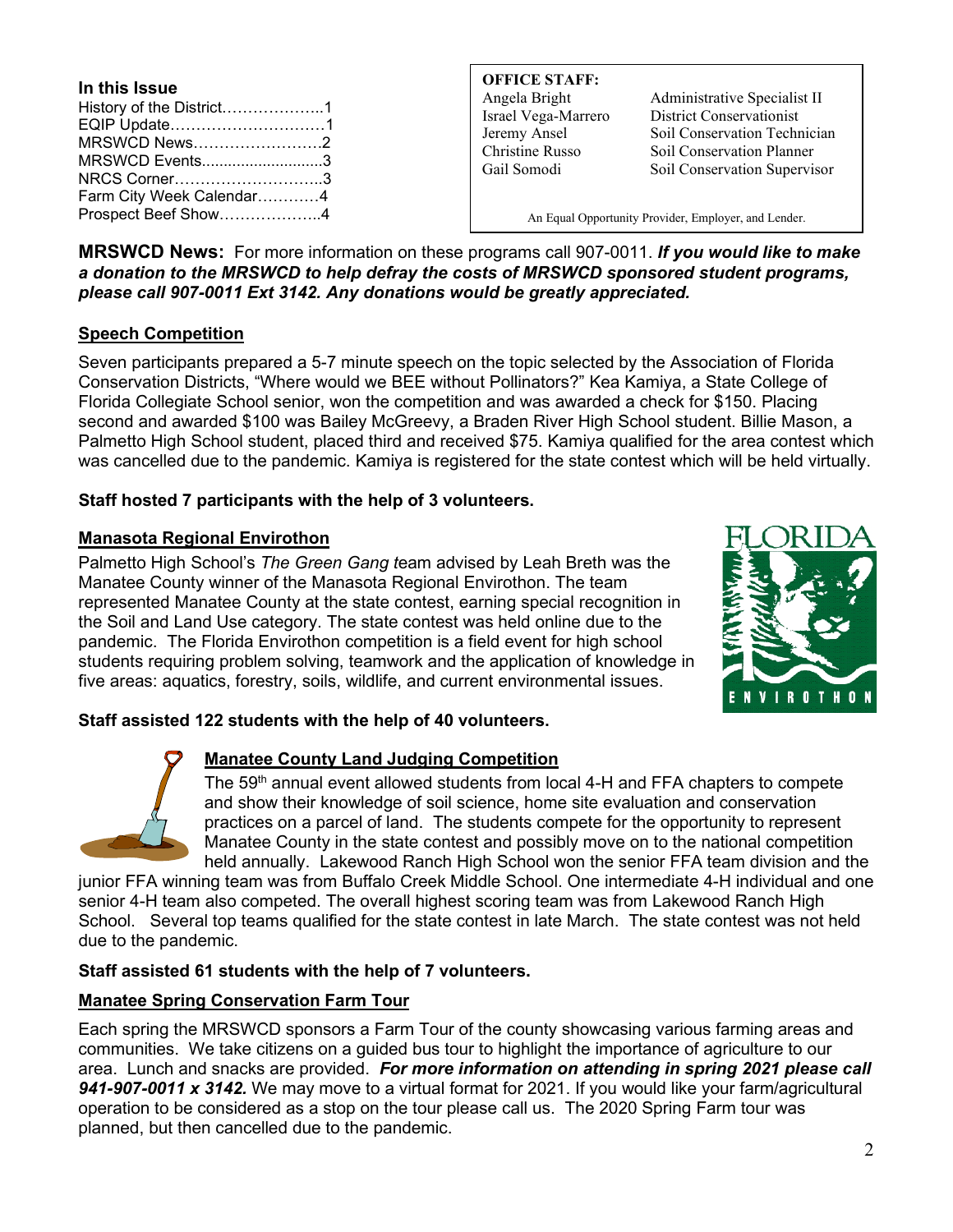## **2021 Manatee River SWCD Spring Event Update**

In this space we announce our spring event dates. Due to COVID-19 we are unsure of format and dates of the Envirothon, Land Judging, and Farm Tour. These events may be altered in format or not held.



## **United States Department of Agriculture**

#### **Natural Resources Conservation Service Corner**

**Conservation Stewardship Program.** This program is a great way for producers to maintain and improve their existing conservation systems as well as adopt additional conservation activities to address priority resource concerns. CSP addresses resource concerns such as soil, water, air quality, and plant/animal resources. The program will pay participants based on their level of conservation performance in an annual payment for a five year contract period. Eligible applicants must meet the stewardship threshold for at least two priority resource concerns at the application phase, they must be in control of the land with which they are applying, and agree to meet or exceed the stewardship threshold for at least one priority resource concern by the end of the contract. Cropland, pastureland, and forestland are some examples of qualifying land types. **<https://www.nrcs.usda.gov/wps/portal/nrcs/main/fl/programs/financial/csp/>**

## **Statistics 2020** (**Oct 2019-Sept 2020)**

| Customers assisted                                            | 4.194 |
|---------------------------------------------------------------|-------|
| Students assisted through educational events/classroom visits | 610.  |
| Adult education through farm tours and training               | 120   |

## **2020 Conservation Applied (Acres) (Oct 1, 2019-Sep 30, 2020)**

Environmental Quality Incentives Program (EQIP) and other programs 1,792

## **Services Provided**

**Natural Resource Information.** NRCS access to recent and historical aerial photographs, topography maps, and soil maps.

**USDA Soil Survey Distribution.** Soil surveys used for development and crops are available. Soil survey information for many areas may now be found online at **<http://websoilsurvey.nrcs.usda.gov/app/>** Please contact us if you would like assistance.

**Develop Conservation Plans** on land used for agriculture. The plans recommend Best Management Practices for protecting resources.

## **Available Programs**

Environmental Quality Incentives Program (EQIP), Conservation Stewardship Program (CSP), and others. Call for information 941-907-0011.